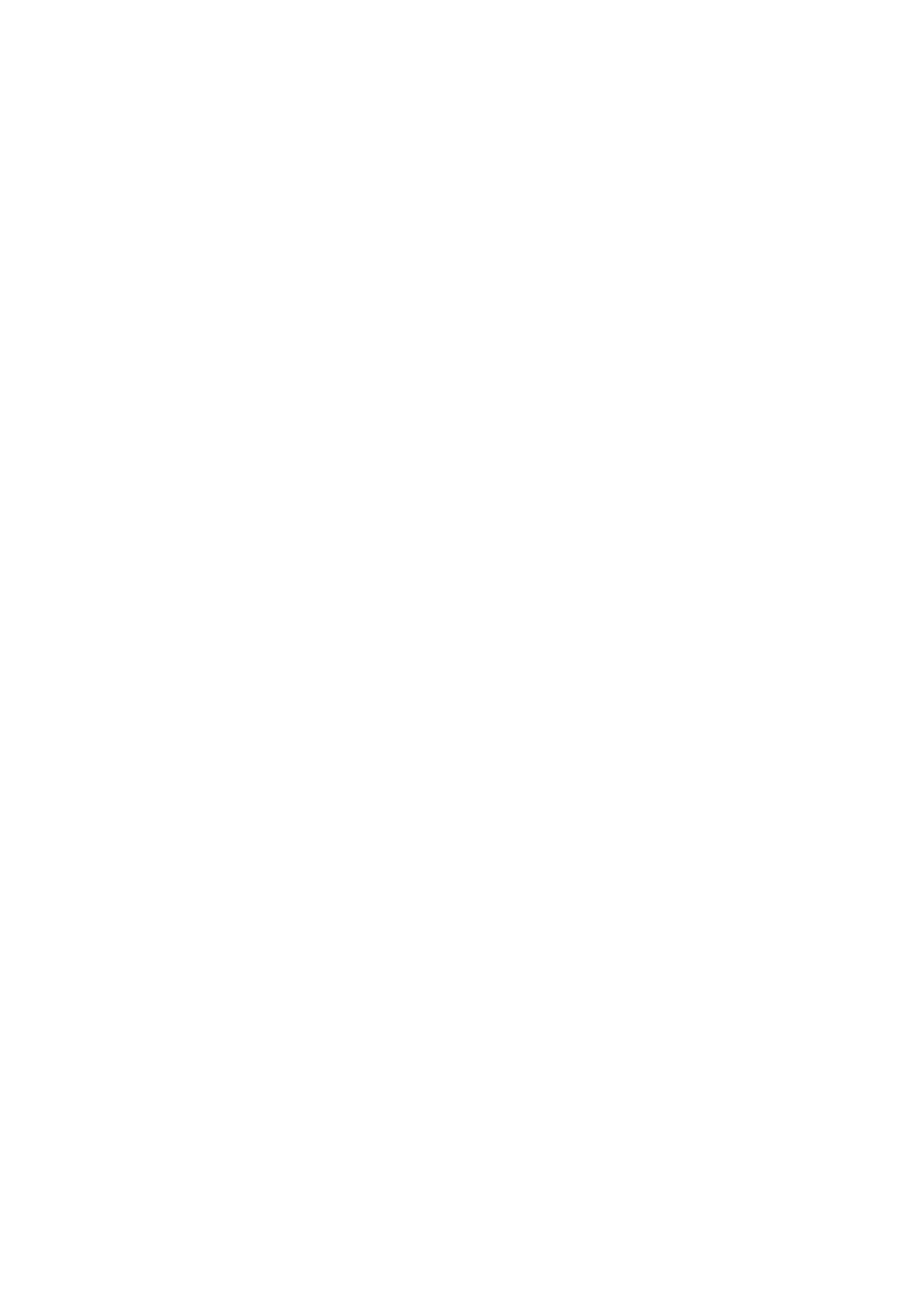### **Contents**

| <b>Product Overview</b> |   |
|-------------------------|---|
| Components              | 4 |
| Operation               | 5 |
| Maintenance             | 6 |
| Troubleshooting         |   |

Contacta has a policy of continuous product development, therefore small specification changes may not be reflected in this manual. Images, labels, packaging, accessories and product colours are subject to change without notice.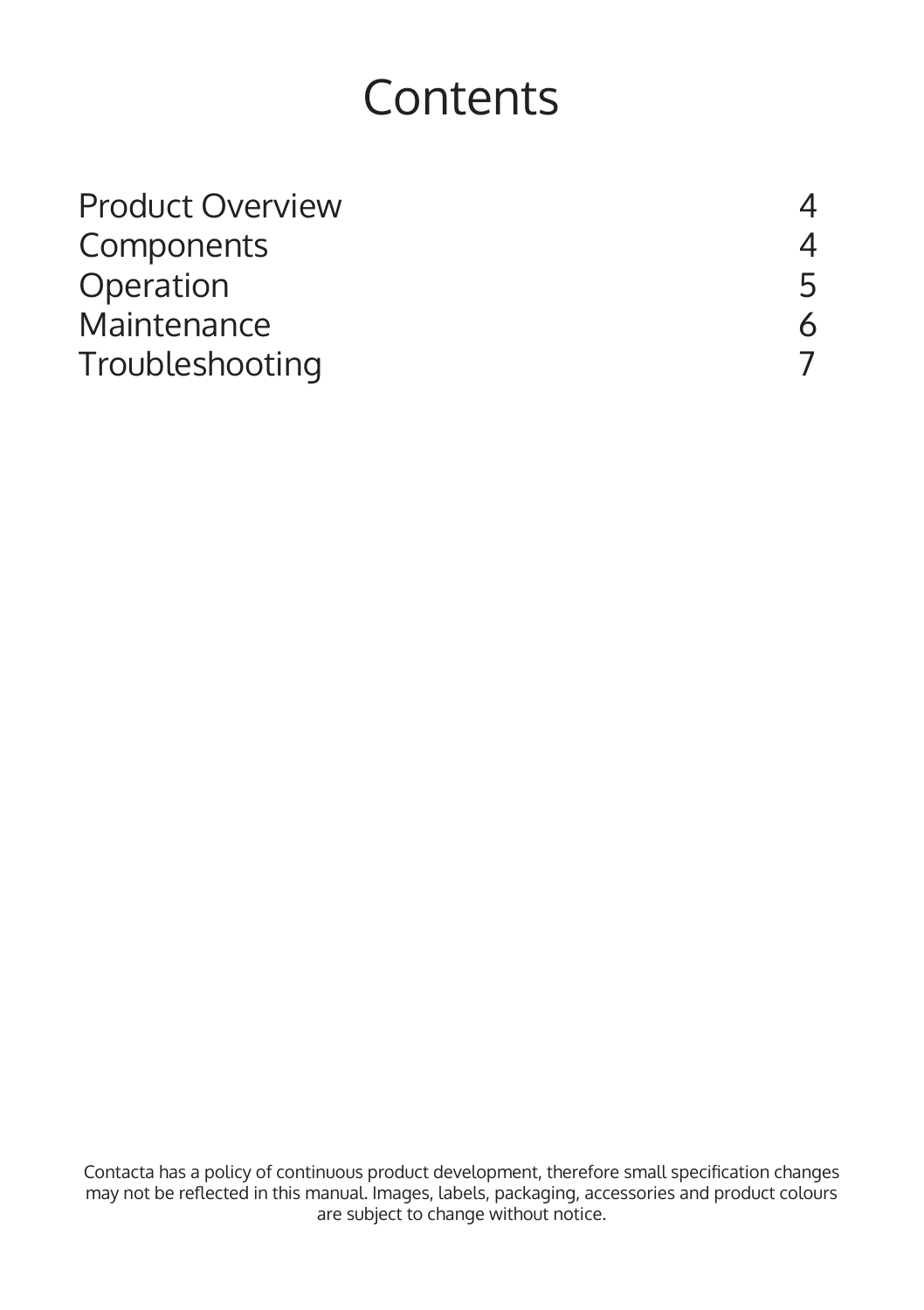## Product Overview

Our Loop Listener is a compact listening device that lets people listen to a hearing loop system as if they were wearing a hearing device switched to the "T" position.

Uses include:

- Checking if audio is coming from a hearing loop
- For someone with hearing difficulty who does not wear a hearing device
- For someone whose hearing device does not have a "T" function



Note: this is not a calibrated tester.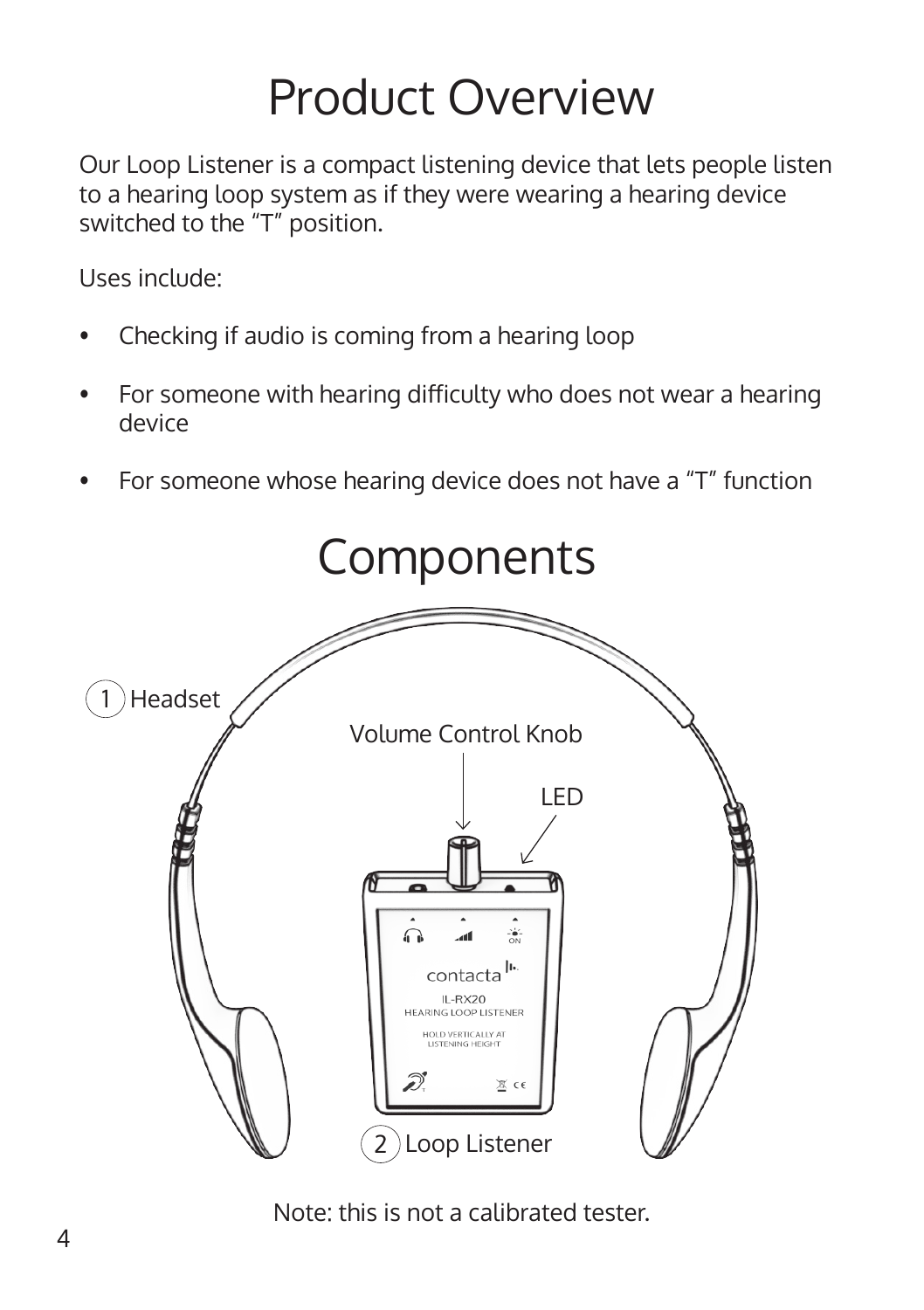# Operation

The Loop Listener is powered by two AAA alkaline batteries.

- 1. Place the headset over both ears and adjust the side arms until you have a comfortable fit.
- 2. Hold the Loop Listener unit in a vertical position at head height to mimic the position of a hearing device.



- 3. Switch the unit on by turning the Volume Control Knob slowly clockwise until a comfortable volume is reached. Turn the knob counter clockwise to lower the volume if neccesary.
- 4. If the LED does not light up, check that the batteries are charged and fitted correctly as shown on the drawing inside the battery compartment.
- 5. If the LED is lit up and you are still unable to hear any sound, ask a colleague or user to speak into the microphone position on the hearing loop system, or test the input source if connected to a sound system. Recheck the Loop Listener's reception.
- 6. When you have finished using the Loop Listener, switch the unit off by turning the Volume Control Knob counter-clockwise until the LED is no longer lit up.

#### **Important**

- Always turn the device off when not in use to extend battery life
- Always hold the Loop Listener vertically when listening to a loop system to ensure the best possible performance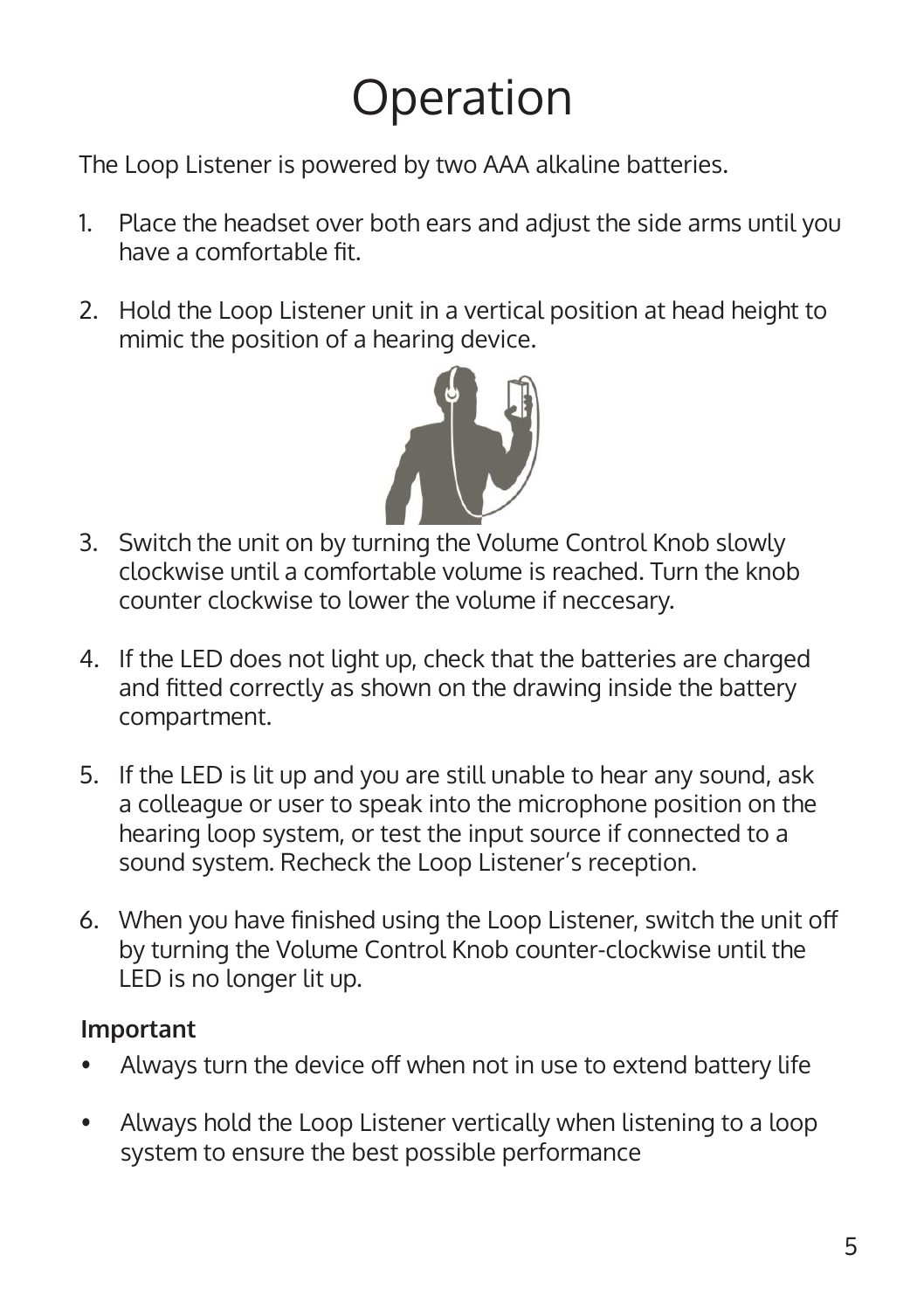## Maintenance

To prolong the life of the product, carry out the following on a regular basis to ensure the best possible performance from your Loop Listener:

- Clean with a dry soft cloth or readily available cleansing wipes. Do not use solvent based cleaners and do not allow cleaning fluids to enter the Loop Listener
- Keep the listener turned off when not in use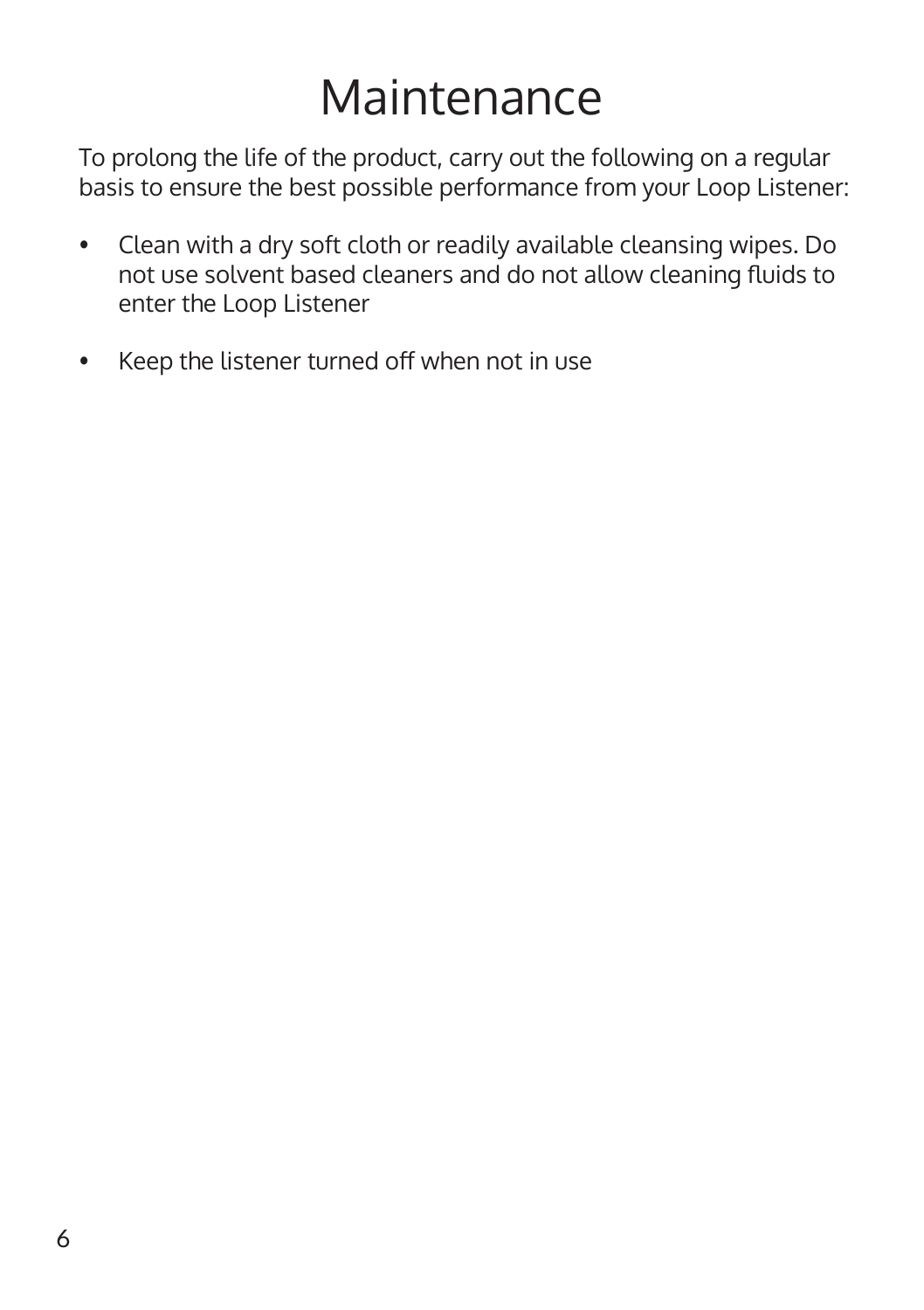# Troubleshooting

| Symptom                                                            | <b>Possible Fault</b>                                                    | <b>Action</b>                                                                                                                                                                                      |
|--------------------------------------------------------------------|--------------------------------------------------------------------------|----------------------------------------------------------------------------------------------------------------------------------------------------------------------------------------------------|
| The power light<br>doesn't come on.                                | 1) The battery is low/flat.                                              | 1) Replace with new alkaline<br>AAA batteries.                                                                                                                                                     |
|                                                                    | 2) Internal failure.                                                     | 2) Seek assistance.                                                                                                                                                                                |
| Humming/<br>whistling/hissing<br>is heard through<br>hearing loop. | 1) Mains interference.                                                   | 1) There is a noise filter<br>switch located in the top of<br>the Loop Listener's battery<br>compartment, accessed by<br>removing the batteries. Move<br>the switch to the right to turn<br>it on. |
| No sound is heard<br>through the<br>hearing loop.                  | 1) Volume is not turned to<br>a high enough setting.                     | 1) Increase the volume on the<br>listener.                                                                                                                                                         |
|                                                                    | 2) Listener is an<br>inappropriate distance<br>from hearing loop aerial. | 2) Move closer to the hearing<br>loop aerial.                                                                                                                                                      |
|                                                                    | 3) Hearing loop being<br>listened to is not working.                     | 3) Use a different Loop<br>Listener or hearing device (if<br>available) to ensure the hearing<br>loop is working. If there is no<br>sound through the hearing<br>loop, seek assistance.            |
|                                                                    | 4) Faulty headphones or<br>jack (socket).                                | 4) Replace faulty headphones<br>with a working pair.                                                                                                                                               |
|                                                                    | 5) Internal failure.                                                     | 5) Follow step 3. If sound is<br>heard through the hearing loop,<br>contact your dealer for a<br>replacement Loop Listener.                                                                        |

If no action is successful please seek assistance from your distributor or a Contacta installer.